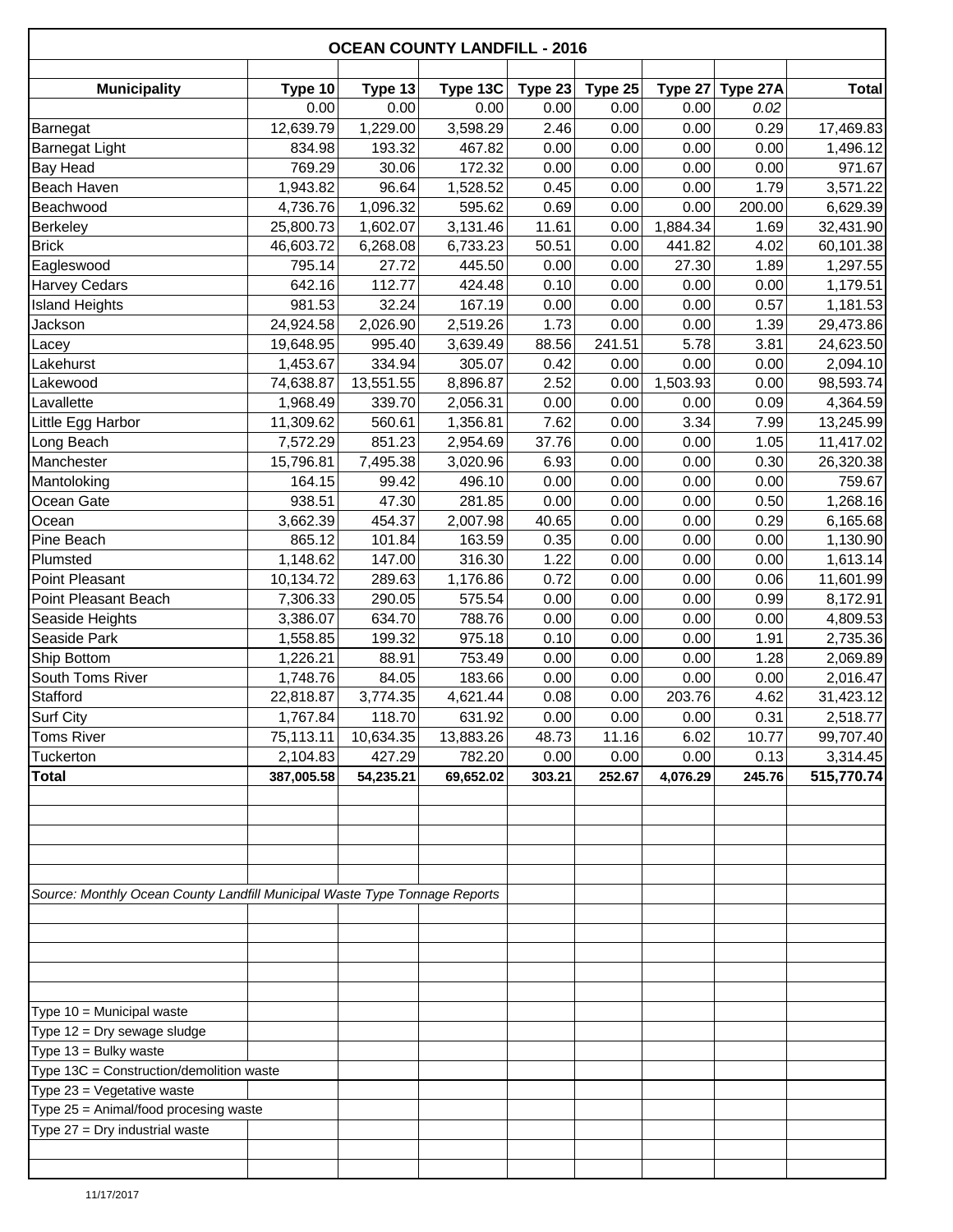# **OCEAN COUNTY OUT OF COUNTY WASTE - 2016**

| <b>By Waste Type</b>       |          |          |            |      |             |       |       |      |       |              |
|----------------------------|----------|----------|------------|------|-------------|-------|-------|------|-------|--------------|
| <b>Municipality</b>        | 10       | 13       | <b>13C</b> | 23   | 25          | 27    | 27A   | 271  | Other | <b>Total</b> |
|                            |          |          |            |      |             |       |       |      |       |              |
| Barnegat                   | 10.34    | 55.21    | 860.82     | 0.00 | 0.00        | 0.00  | 0.00  | 0.00 | 0.00  | 926.37       |
| <b>Barnegat Light</b>      | 3.39     | 10.93    | 229.03     | 0.00 | 0.00        | 0.00  | 0.00  | 0.00 | 0.00  | 243.35       |
| <b>Bay Head</b>            | 8.19     | 33.78    | 1,055.33   | 0.00 | 0.00        | 0.00  | 0.00  | 0.00 | 0.00  | 1,097.30     |
| Beach Haven                | 31.06    | 39.16    | 980.29     | 0.00 | 0.00        | 0.00  | 0.00  | 0.00 | 0.00  | 1,050.51     |
| Beachwood                  | 2.30     | 9.80     | 283.19     | 0.00 | 0.00        | 0.00  | 0.00  | 0.00 | 0.00  | 295.29       |
| <b>Berkeley</b>            | 17.31    | 140.26   | 988.59     | 0.00 | 0.00        | 0.00  | 0.00  | 0.00 | 0.00  | 1,146.16     |
| <b>Brick</b>               | 68.22    | 601.37   | 6,528.12   | 0.00 | 0.00        | 0.00  | 14.68 | 0.00 | 0.00  | 7,212.39     |
| Eagleswood                 | 0.00     | 0.00     | 228.03     | 0.00 | 0.00        | 0.00  | 0.00  | 0.00 | 0.00  | 228.03       |
| <b>Harvey Cedars</b>       | 2.27     | 0.00     | 293.74     | 0.00 | 0.00        | 0.00  | 0.00  | 0.00 | 0.00  | 296.01       |
| <b>Island Heights</b>      | 0.43     | 7.46     | 108.75     | 0.00 | 0.00        | 0.00  | 0.00  | 0.00 | 0.00  | 116.64       |
| Jackson                    | 3,899.87 | 3,301.62 | 2,789.22   | 0.00 | 0.00        | 0.00  | 0.00  | 0.00 | 0.00  | 9,990.71     |
| Lacey                      | 11.60    | 54.64    | 1,017.94   | 0.00 | 0.00        | 0.00  | 0.00  | 0.00 | 0.00  | 1,084.18     |
| Lakehurst                  | 16.35    | 0.00     | 75.80      | 0.00 | 0.00        | 36.50 | 0.00  | 0.00 | 0.00  | 128.65       |
| Lakewood                   | 57.37    | 1,308.19 | 8,121.17   | 0.00 | 0.00        | 44.11 | 0.00  | 0.00 | 0.00  | 9,530.84     |
| Lavallette                 | 4.79     | 51.02    | 1,548.01   | 0.00 | 0.00        | 0.00  | 0.00  | 0.00 | 0.00  | 1,603.82     |
| Little Egg Harbor          | 1.95     | 7.03     | 1,138.44   | 0.00 | 0.00        | 0.00  | 0.00  | 0.00 | 0.00  | 1,147.42     |
| Long Beach                 | 3.15     | 9.77     | 4,387.01   | 0.00 | 0.00        | 0.00  | 0.88  | 0.00 | 0.00  | 4,400.81     |
| Manchester                 | 26.79    | 87.20    | 933.95     | 0.00 | 0.00        | 0.00  | 0.00  | 0.00 | 0.00  | 1,047.94     |
| Mantoloking                | 0.00     | 32.15    | 1,215.18   | 0.00 | 0.00        | 0.00  | 0.00  | 0.00 | 0.00  | 1,247.33     |
| Ocean                      | 0.53     | 15.19    | 454.64     | 0.00 | 0.00        | 0.00  | 14.72 | 0.00 | 0.00  | 485.08       |
| Ocean Gate                 | 0.00     | 3.00     | 113.74     | 0.00 | 0.00        | 0.00  | 0.00  | 0.00 | 0.00  | 116.74       |
| Pine Beach                 | 1.16     | 0.00     | 81.67      | 0.00 | 0.00        | 0.00  | 0.00  | 0.00 | 0.00  | 82.83        |
| Plumsted                   | 2,028.65 | 128.78   | 381.27     | 0.00 | 0.00        | 0.00  | 1.29  | 0.00 | 0.00  | 2,539.99     |
| Point Pleasant             | 81.63    | 164.30   | 3,314.22   | 0.00 | 0.00        | 0.00  | 0.00  | 0.00 | 2.64  | 3,562.79     |
| Point Pleasant Beach       | 0.00     | 25.81    | 1,640.93   | 0.00 | 0.00        | 0.00  | 0.00  | 0.00 | 0.00  | 1,666.74     |
| Seaside Heights            | 2.93     | 51.49    | 326.19     | 0.00 | 0.00        | 0.00  | 9.45  | 0.00 | 0.00  | 390.06       |
| Seaside Park               | 2.56     | 23.75    | 467.84     | 0.00 | 0.00        | 0.00  | 0.00  | 0.00 | 0.00  | 494.15       |
| Ship Bottom                | 14.95    | 0.91     | 402.75     | 0.00 | 0.00        | 0.00  | 0.00  | 0.00 | 0.00  | 418.61       |
| So. Toms River             | 0.00     | 0.00     | 36.53      | 0.00 | 0.00        | 0.00  | 0.00  | 0.00 | 0.00  | 36.53        |
| Stafford                   | 34.29    | 86.21    | 2,319.57   | 0.00 | 0.00        | 0.00  | 0.00  | 0.00 | 0.00  | 2,440.07     |
| <b>Surf City</b>           | 2.52     | 3.65     | 425.60     | 0.00 | 0.00        | 0.00  | 3.39  | 0.00 | 0.00  | 435.16       |
| <b>Toms River</b>          | 134.71   | 789.88   | 8,217.24   | 0.00 | 0.00        | 0.00  | 16.62 | 0.00 | 0.00  | 9,158.45     |
| Tuckerton                  | 0.00     | 12.46    | 468.62     |      | $0.00$ 0.00 | 0.00  | 8.31  | 0.00 | 0.00  | 489.39       |
| <b>TOTAL OUT OF COUNTY</b> | 6,469.31 | 7,055.02 | 51,433.42  | 0.00 | 0.00        | 80.61 | 69.34 | 0.00 | 2.64  | 65,110.34    |
|                            |          |          |            |      |             |       |       |      |       |              |
|                            |          |          |            |      |             |       |       |      |       |              |
|                            |          |          |            |      |             |       |       |      |       |              |
|                            |          |          |            |      |             |       |       |      |       |              |
|                            |          |          |            |      |             |       |       |      |       |              |
|                            |          |          |            |      |             |       |       |      |       |              |
|                            |          |          |            |      |             |       |       |      |       |              |
|                            |          |          |            |      |             |       |       |      |       |              |
|                            |          |          |            |      |             |       |       |      |       |              |
|                            |          |          |            |      |             |       |       |      |       |              |
|                            |          |          |            |      |             |       |       |      |       |              |
|                            |          |          |            |      |             |       |       |      |       |              |
|                            |          |          |            |      |             |       |       |      |       |              |
|                            |          |          |            |      |             |       |       |      |       |              |
|                            |          |          |            |      |             |       |       |      |       |              |
|                            |          |          |            |      |             |       |       |      |       |              |
|                            |          |          |            |      |             |       |       |      |       |              |
| 11/17/2017                 |          |          |            |      |             |       |       |      |       |              |
|                            |          |          |            |      |             |       |       |      |       |              |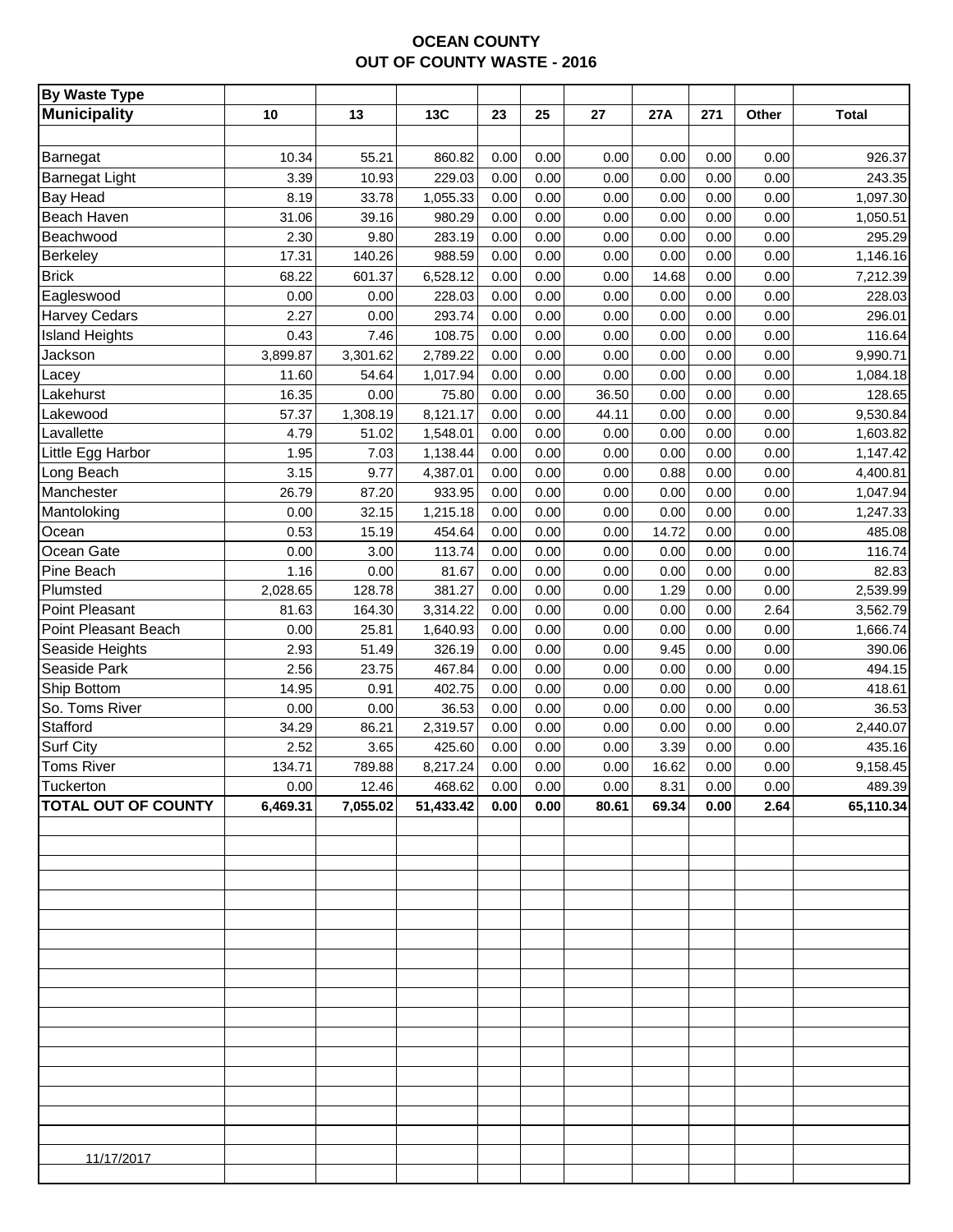## **OCEAN COUNTY TOTAL WASTE DISPOSED - 2016**

| <b>Municipalities</b>                                                      | 10                    | 13        | 13C        | 23     | 25     | 27       | 27A    | 271  | Other | <b>Total</b> |
|----------------------------------------------------------------------------|-----------------------|-----------|------------|--------|--------|----------|--------|------|-------|--------------|
|                                                                            |                       |           |            |        |        |          |        |      |       |              |
| Barnegat                                                                   | 12,650.13             | 1,284.21  | 4,459.11   | 2.46   | 0.00   | 0.00     | 0.29   |      |       | 18,396.20    |
| <b>Barnegat Light</b>                                                      | 838.37                | 204.25    | 696.85     | 0.00   | 0.00   | 0.00     | 0.00   |      |       | 1,739.47     |
| <b>Bay Head</b>                                                            | 777.48                | 63.84     | 1,227.65   | 0.00   | 0.00   | 0.00     | 0.00   |      |       | 2,068.97     |
| Beach Haven                                                                | 1,974.88              | 135.80    | 2,508.81   | 0.45   | 0.00   | 0.00     | 1.79   |      |       | 4,621.73     |
| Beachwood                                                                  | 4,739.06              | 1,106.12  | 878.81     | 0.69   | 0.00   | 0.00     | 200.00 |      |       | 6,924.68     |
| Berkeley                                                                   | 25,818.04             | 1,742.33  | 4,120.05   | 11.61  | 0.00   | 1,884.34 | 1.69   |      |       | 33,578.06    |
| <b>Brick</b>                                                               | 46,671.94             | 6,869.45  | 13,261.35  | 50.51  | 0.00   | 441.82   | 18.70  |      |       | 67,313.77    |
| Eagleswood                                                                 | 795.14                | 27.72     | 673.53     | 0.00   | 0.00   | 27.30    | 1.89   |      |       | 1,525.58     |
| <b>Harvey Cedars</b>                                                       | 644.43                | 112.77    | 718.22     | 0.10   | 0.00   | 0.00     | 0.00   |      |       | 1,475.52     |
| <b>Island Heights</b>                                                      | 981.96                | 39.70     | 275.94     | 0.00   | 0.00   | 0.00     | 0.57   |      |       | 1,298.17     |
| Jackson                                                                    | 28,824.45             | 5,328.52  | 5,308.48   | 1.73   | 0.00   | 0.00     | 1.39   |      |       | 39,464.57    |
| Lacey                                                                      | 19,660.55             | 1,050.04  | 4,657.43   | 88.56  | 241.51 | 5.78     | 3.81   |      |       | 25,707.68    |
| Lakehurst                                                                  | 1,470.02              | 334.94    | 380.87     | 0.42   | 0.00   | 36.50    | 0.00   |      |       | 2,222.75     |
| Lakewood                                                                   | 74,696.24             | 14,859.74 | 17,018.04  | 2.52   | 0.00   | 1,548.04 | 0.00   |      |       | 108,124.58   |
| Lavallette                                                                 | 1,973.28              | 390.72    | 3,604.32   | 0.00   | 0.00   | 0.00     | 0.09   |      |       | 5,968.41     |
| Little Egg Harbor                                                          | 11,311.57             | 567.64    | 2,495.25   | 7.62   | 0.00   | 3.34     | 7.99   |      |       | 14,393.41    |
| Long Beach                                                                 | $\overline{7,}575.44$ | 861.00    | 7,341.70   | 37.76  | 0.00   | 0.00     | 1.93   |      |       | 15,817.83    |
| Manchester                                                                 | 15,823.60             | 7,582.58  | 3,954.91   | 6.93   | 0.00   | 0.00     | 0.30   |      |       | 27,368.32    |
| Mantoloking                                                                | 164.15                | 131.57    | 1,711.28   | 0.00   | 0.00   | 0.00     | 0.00   |      |       | 2,007.00     |
| Ocean                                                                      | 939.04                | 62.49     | 736.49     | 0.00   | 0.00   | 0.00     | 15.22  |      |       | 1,753.24     |
| Ocean Gate                                                                 | 3,662.39              | 457.37    | 2,121.72   | 40.65  | 0.00   | 0.00     | 0.29   |      |       | 6,282.42     |
| Pine Beach                                                                 | 866.28                | 101.84    | 245.26     | 0.35   | 0.00   | 0.00     | 0.00   |      |       | 1,213.73     |
| Plumsted                                                                   | 3,177.27              | 275.78    | 697.57     | 1.22   | 0.00   | 0.00     | 1.29   |      |       | 4,153.13     |
| Point Pleasant                                                             | 10,216.35             | 453.93    | 4,491.08   | 0.72   | 0.00   | 0.00     | 0.06   |      |       | 15,162.14    |
| Point Pleasant Beach                                                       | 7,306.33              | 315.86    | 2,216.47   | 0.00   | 0.00   | 0.00     | 0.99   |      |       | 9,839.65     |
| Seaside Heights                                                            | 3,389.00              | 686.19    | 1,114.95   | 0.00   | 0.00   | 0.00     | 9.45   |      |       | 5,199.59     |
| Seaside Park                                                               | 1,561.41              | 223.07    | 1,443.02   | 0.10   | 0.00   | 0.00     | 1.91   |      |       | 3,229.51     |
| Ship Bottom                                                                | 1,241.16              | 89.82     | 1,156.24   | 0.00   | 0.00   | 0.00     | 1.28   |      |       | 2,488.50     |
| So. Toms River                                                             | 1,748.76              | 84.05     | 220.19     | 0.00   | 0.00   | 0.00     | 0.00   |      |       | 2,053.00     |
| Stafford                                                                   | 22,853.16             | 3,860.56  | 6,941.01   | 0.08   | 0.00   | 203.76   | 4.62   |      |       | 33,863.19    |
| <b>Surf City</b>                                                           | 1,770.36              | 122.35    | 1,057.52   | 0.00   | 0.00   | 0.00     | 3.70   |      |       | 2,953.93     |
| <b>Toms River</b>                                                          | 75,247.82             | 11,424.23 | 22,100.50  | 48.73  | 11.16  | 6.02     | 27.39  |      |       | 108,865.85   |
| Tuckerton                                                                  | 2,104.83              | 439.75    | 1,250.82   | 0.00   | 0.00   | 0.00     | 8.44   |      |       | 3,803.84     |
| <b>Total</b>                                                               | 393,474.89            | 61,290.23 | 121,085.44 | 303.21 | 252.67 | 4,156.90 | 315.08 | 0.00 | 0.00  | 580,878.42   |
|                                                                            |                       |           |            |        |        |          |        |      |       |              |
|                                                                            |                       |           |            |        |        |          |        |      |       |              |
| Source: Monthly Ocean County Landfill Municipal Waste Type Tonnage Reports |                       |           |            |        |        |          |        |      |       |              |
| Also Includes Out of County Waste                                          |                       |           |            |        |        |          |        |      |       |              |
|                                                                            |                       |           |            |        |        |          |        |      |       |              |
|                                                                            |                       |           |            |        |        |          |        |      |       |              |
| Type 10 = Municipal waste                                                  |                       |           |            |        |        |          |        |      |       |              |
| Type $12 = \text{Dry}$ sewage sludge                                       |                       |           |            |        |        |          |        |      |       |              |
| Type 13 = Bulky waste                                                      |                       |           |            |        |        |          |        |      |       |              |
| Type 13C = Construction Waste                                              |                       |           |            |        |        |          |        |      |       |              |
| Type 23 = Vegetative waste                                                 |                       |           |            |        |        |          |        |      |       |              |
| Type 25 = Animal/food procesing waste                                      |                       |           |            |        |        |          |        |      |       |              |
| Type 27 = Dry industrial waste                                             |                       |           |            |        |        |          |        |      |       |              |
| Type 27A                                                                   |                       |           |            |        |        |          |        |      |       |              |
| <b>Type 271</b>                                                            |                       |           |            |        |        |          |        |      |       |              |
|                                                                            |                       |           |            |        |        |          |        |      |       |              |
| 11/14/2017                                                                 |                       |           |            |        |        |          |        |      |       |              |
|                                                                            |                       |           |            |        |        |          |        |      |       |              |
|                                                                            |                       |           |            |        |        |          |        |      |       |              |
|                                                                            |                       |           |            |        |        |          |        |      |       |              |
|                                                                            |                       |           |            |        |        |          |        |      |       |              |
|                                                                            |                       |           |            |        |        |          |        |      |       |              |
| 11/17/2017                                                                 |                       |           |            |        |        |          |        |      |       |              |
|                                                                            |                       |           |            |        |        |          |        |      |       |              |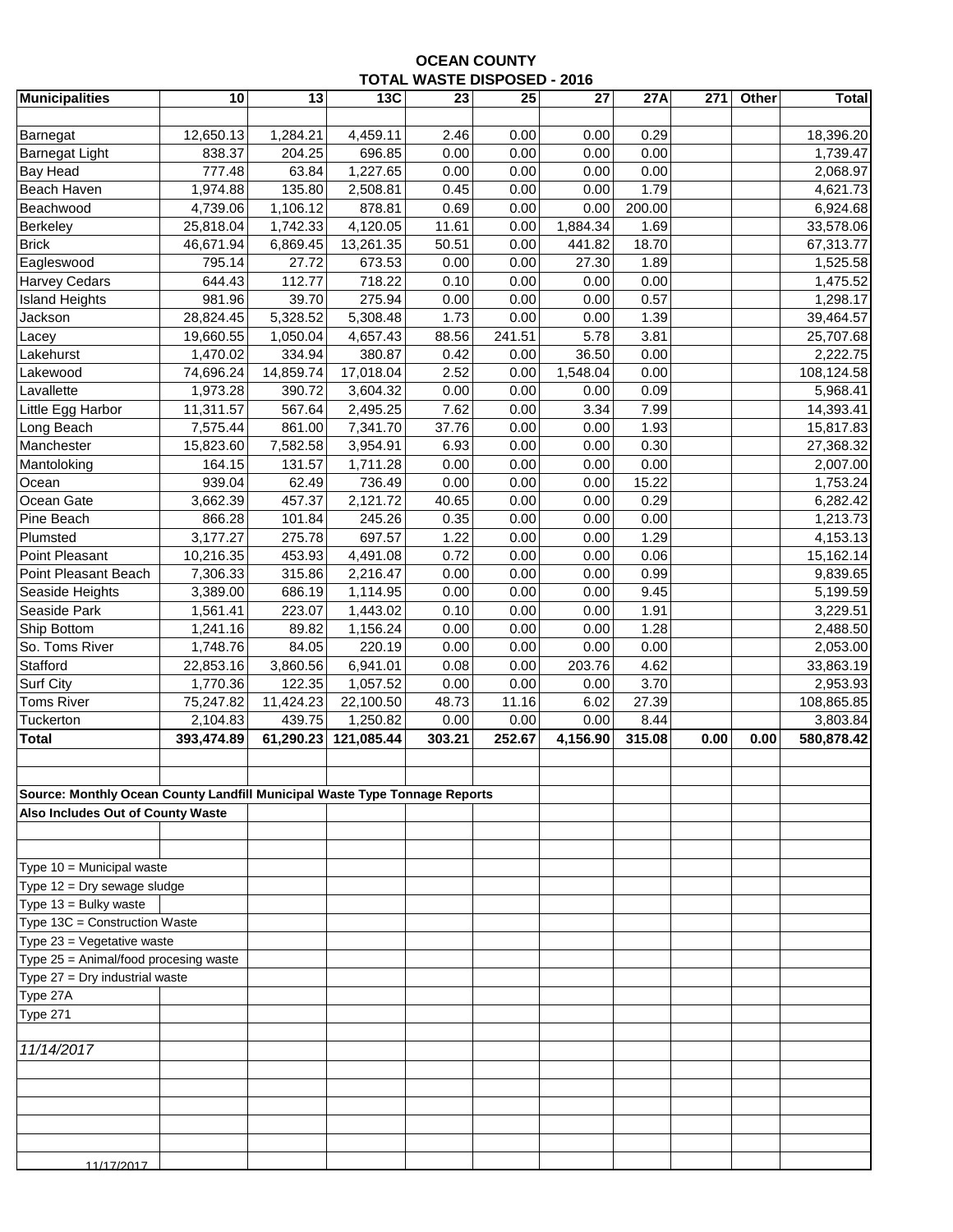### **FINAL - PERCENTAGE OF TOTAL MATERIALS RECYCLED IN 2016 IN TONS, BY MUNICIPALITY**

|                          | <b>TOTAL MATERIAL</b> | <b>TOTAL</b>    | <b>TOTAL WASTE</b> | <b>PERCENT</b>   | <b>PERCENT</b>          | <b>PERCENT</b>          |
|--------------------------|-----------------------|-----------------|--------------------|------------------|-------------------------|-------------------------|
|                          | <b>GENERATED</b>      | <b>RECYCLED</b> | <b>DISPOSED</b>    | RECYCLED IN 2016 | <b>RECYCLED IN 2015</b> | <b>RECYCLED IN 2014</b> |
| <b>BARNEGAT</b>          | 25,779.99             | 7,383.79        | 18,396.20          | 28.64%           | 21.96%                  | 24.41%                  |
| <b>BARNEGAT LIGHT</b>    | 2,838.12              | 1,098.65        | 1,739.47           | 38.71%           | 38.88%                  | 32.25%                  |
| <b>BAY HEAD</b>          | 6,812.86              | 4,743.89        | 2,068.97           | 69.63%           | 24.51%                  | 83.80%                  |
| <b>BEACH HAVEN</b>       | 7,608.11              | 2,986.38        | 4,621.73           | 39.25%           | 20.37%                  | 18.15%                  |
| <b>BEACHWOOD</b>         | 15,487.87             | 8,563.19        | 6,924.68           | 55.29%           | 59.18%                  | 61.18%                  |
| <b>BERKELEY</b>          | 0.00                  | 0.00            | 0.00               | 0.00%            | 3.90%                   | 37.66%                  |
| <b>BRICK</b>             | 177,430.66            | 110,499.53      | 66,931.13          | 62.28%           | 20.37%                  | 24.74%                  |
| <b>EAGLESWOOD</b>        | 1,894.23              | 368.65          | 1,525.58           | 19.46%           | 20.82%                  | 15.36%                  |
| <b>HARVEY CEDARS</b>     | 1,935.03              | 459.51          | 1,475.52           | 23.75%           | 20.29%                  | 28.31%                  |
| <b>ISLAND HEIGHTS</b>    | 2,260.04              | 961.87          | 1,298.17           | 42.56%           | 43.51%                  | 70.69%                  |
| <b>JACKSON</b>           | 0.00                  | 0.00            | 0.00               | 0.00%            | 71.16%                  | 29.68%                  |
| <b>LACEY</b>             | 64,765.42             | 39,057.74       | 25,707.68          | 60.31%           | 55.31%                  | 61.65%                  |
| <b>LAKEHURST</b>         | 4,493.64              | 2,270.89        | 2,222.75           | 50.54%           | 14.21%                  | 39.70%                  |
| <b>LAKEWOOD</b>          | 216,643.37            | 108,518.79      | 108,124.58         | 50.09%           | 49.36%                  | 57.26%                  |
| LAVALLETTE               | 6,513.81              | 545.40          | 5,968.41           | 8.37%            | 62.10%                  | 74.90%                  |
| <b>LITTLE EGG HARBOR</b> | 25,525.35             | 11,131.94       | 14,393.41          | 43.61%           | 57.54%                  | 45.95%                  |
| <b>LONG BEACH</b>        | 18,853.73             | 3,035.90        | 15,817.83          | 16.10%           | 35.90%                  | 50.88%                  |
| <b>MANCHESTER</b>        | 53,287.74             | 25,919.42       | 27,368.32          | 48.64%           | 41.18%                  | 46.67%                  |
| <b>MANTOLOKING</b>       | 10,123.40             | 8,116.40        | 2,007.00           | 80.17%           | 11.37%                  | 94.44%                  |
| <b>OCEAN</b>             | 6,069.22              | 4,315.98        | 1,753.24           | 71.11%           | 31.47%                  | 45.29%                  |
| <b>OCEAN GATE</b>        | 0.00                  | 0.00            | 0.00               | 0.00%            | 4.41%                   | 0.00%                   |
| PINE BEACH               | 2,643.63              | 1,429.90        | 1,213.73           | 54.09%           | 38.12%                  | 57.84%                  |
| <b>PLUMSTED</b>          | 0.00                  | 0.00            | 0.00               | 0.00%            | 5.23%                   | 16.83%                  |
| POINT PLEASANT           | 37,797.67             | 22,635.53       | 15,162.14          | 59.89%           | 40.30%                  | 57.74%                  |
| PT. PLEASANT BEACH       | 14,518.71             | 4,679.06        | 9,839.65           | 32.23%           | 20.91%                  | 58.04%                  |
| <b>SEASIDE HEIGHTS</b>   | 8,966.58              | 3,766.99        | 5,199.59           | 42.01%           | 38.91%                  | 41.88%                  |
| <b>SEASIDE PARK</b>      | 7,729.07              | 4,499.56        | 3,229.51           | 58.22%           | 57.05%                  | 67.65%                  |
| SHIP BOTTOM              | 3,690.08              | 1,201.58        | 2,488.50           | 32.56%           | 32.83%                  | 29.01%                  |
| <b>SOUTH TOMS RIVER</b>  | 2,892.92              | 839.92          | 2,053.00           | 29.03%           | 52.69%                  | 36.22%                  |
| <b>STAFFORD</b>          | 59,300.34             | 25,679.22       | 33,621.12          | 43.30%           | 43.69%                  | 41.71%                  |
| <b>SURF CITY</b>         | 3,558.11              | 604.18          | 2,953.93           | 16.98%           | 17.76%                  | 19.24%                  |
| <b>TOMS RIVER</b>        | 308,334.75            | 199,468.90      | 108,865.85         | 64.69%           | 66.68%                  | 65.73%                  |
| <b>TUCKERTON</b>         | 4,892.27              | 1,088.43        | 3,803.84           | 22.25%           | 7.63%                   | 48.74%                  |
| <b>OCEAN COUNTY</b>      | 1,102,646.72          | 605,871.19      | 496,775.53         | 54.95%           | 51.57%                  | 53.73%                  |

Source: OC Municipal Recycling Reporting Forms/OC County Landfill Waste Type Reports/NJDEP Solid Waste Facilty Quarterly Reports

**\*Note: Berkeley, Ocean Gate, Jackson and Plumsted did not submit Recycling Tonnage reports for 2016**

Formula used: TOTAL RECYCLED TONNAGE/TOTAL MATERIAL GENERATED X 100

#### **\*Note: Deductions were made from the following towns for "grit" tonnage from the OCUA facilities: Berkeley: 1,988.84 Brick: 382.64 Stafford: 242.07**

Note: The 2015 recycled tonnage from ISRI/AMRA and NJDOT ADD ONS has been added to each municipality's fourth quarter data under commercial data. This data is reported directly to NJDEP from these markets and not by the municipalities. The 2016 ISRI/AMRA and NJDOT data was not available from NJDEP at the time the County compiled this data. 11/17/2017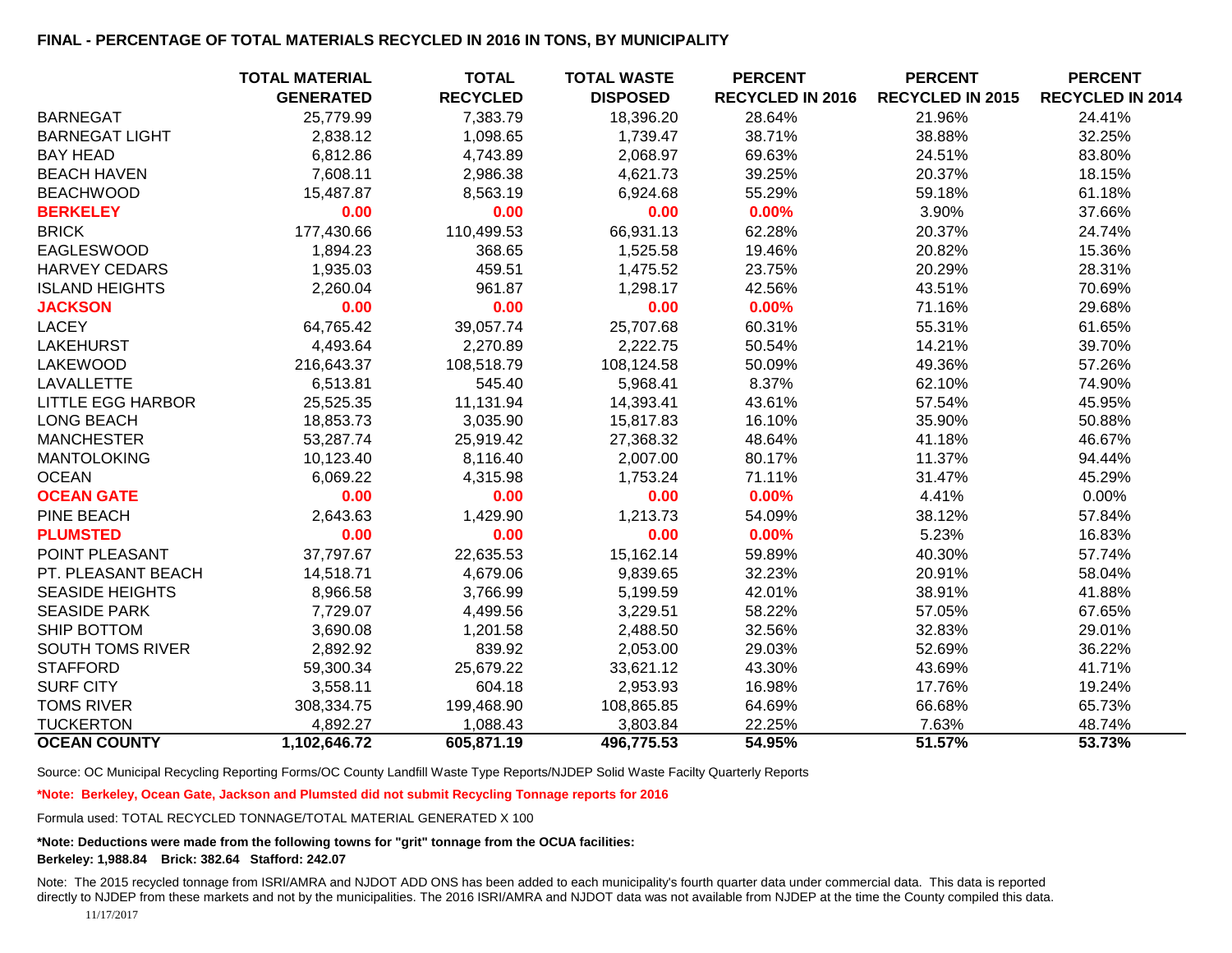**FINAL 2016 - PERCENTAGE OF TOTAL SOLID WASTE RECYCLED IN OCEAN COUNTY** 



**Total Recyclables: 605,871 tons. Prepared by: Ocean County Dept. of Solid Waste Management Source: Ocean County Municipal Recycling Reporting Forms, OC Landfill Waste Type Reports & NJDEP Solid Waste Facilty Reports**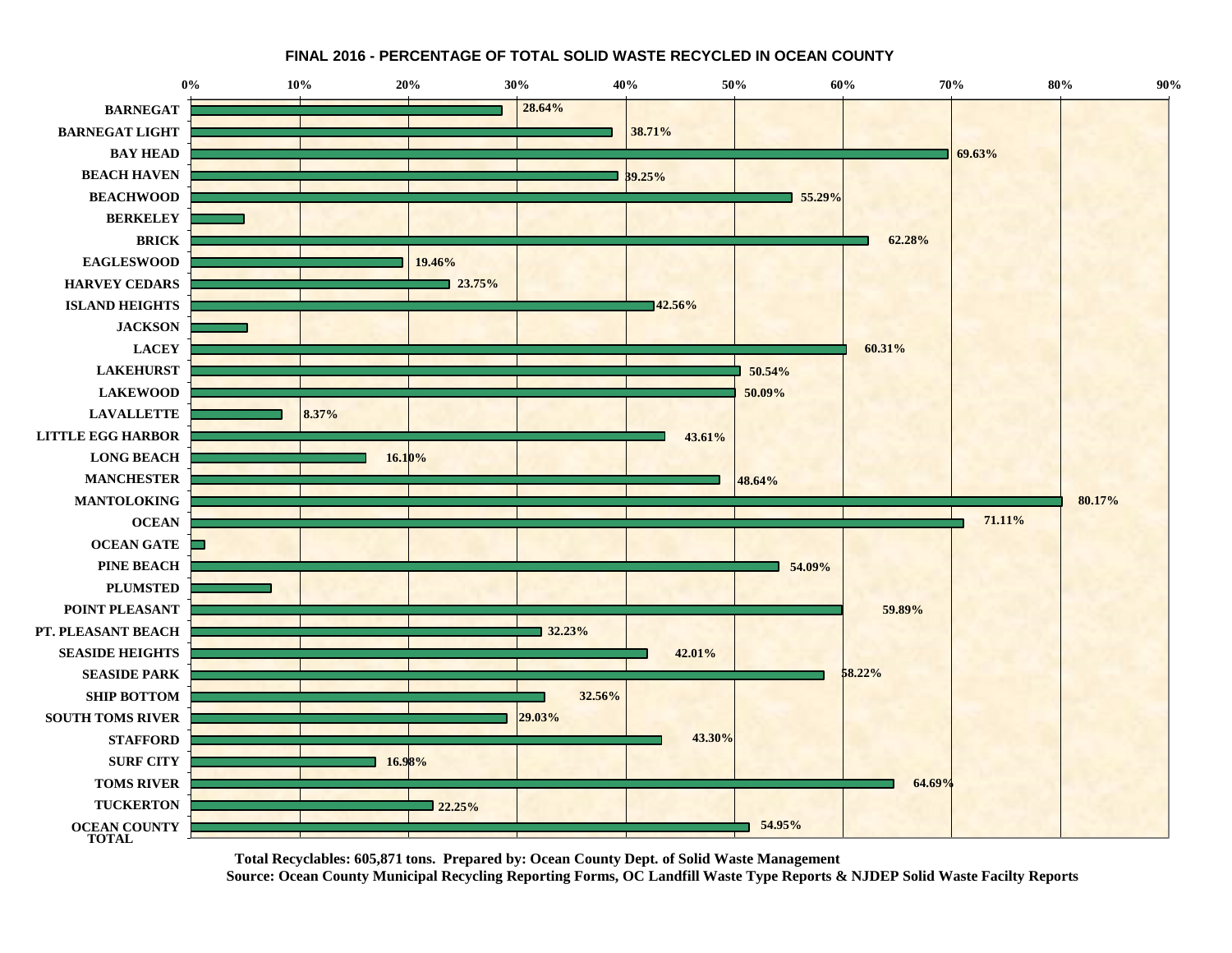### **FINAL - PERCENTAGE OF MSW TYPE 10 RECYCLED IN 2016 IN TONS, BY MUNICIPALITY**

|                          | <b>TOTAL TYPE 10</b> | <b>TOTAL TYPE 10</b> | <b>TOTAL TYPE 10</b> | <b>PERCENT TYPE 10</b> | <b>PERCENT TYPE 10</b> | <b>PERCENT TYPE 10</b> |
|--------------------------|----------------------|----------------------|----------------------|------------------------|------------------------|------------------------|
|                          | <b>GENERATED</b>     | <b>RECYCLED</b>      | <b>DISPOSED</b>      | <b>RECYCLED 2016</b>   | <b>RECYCLED 2015</b>   | <b>RECYCLED 2014</b>   |
| <b>BARNEGAT</b>          | 15,326.48            | 2,683.30             | 845.32               | 17.51%                 | 23.02%                 | 23.02%                 |
| <b>BARNEGAT LIGHT</b>    | 1,229.57             | 452.09               | 12,643.18            | 36.77%                 | 42.89%                 | 34.71%                 |
| <b>BAY HEAD</b>          | 1,809.55             | 1,032.07             | 777.48               | 57.03%                 | 34.84%                 | 62.44%                 |
| <b>BEACH HAVEN</b>       | 3,173.86             | 1,198.98             | 1,974.88             | 37.78%                 | 27.19%                 | 27.61%                 |
| <b>BEACHWOOD</b>         | 9,293.23             | 4,554.17             | 4,739.06             | 49.01%                 | 46.24%                 | 48.95%                 |
| <b>BERKELEY</b>          | 0.00                 | 0.00                 | 0.00                 | 0.00%                  | 0.00%                  | 22.18%                 |
| <b>BRICK</b>             | 108,551.83           | 61,879.89            | 46,671.94            | 57.00%                 | 11.85%                 | 25.15%                 |
| <b>EAGLESWOOD</b>        | 1,099.40             | 304.26               | 795.14               | 27.68%                 | 30.97%                 | 28.39%                 |
| <b>HARVEY CEDARS</b>     | 1,085.45             | 441.02               | 644.43               | 40.63%                 | 36.29%                 | 37.86%                 |
| <b>ISLAND HEIGHTS</b>    | 1,450.54             | 468.58               | 981.96               | 32.30%                 | 36.32%                 | 32.06%                 |
| <b>JACKSON</b>           | 0.00                 | 0.00                 | 0.00                 | 0.00%                  | 34.99%                 | 15.46%                 |
| <b>LACEY</b>             | 38,942.79            | 19,282.24            | 19,660.55            | 49.51%                 | 43.05%                 | 42.49%                 |
| <b>LAKEHURST</b>         | 2,164.14             | 694.12               | 1,470.02             | 32.07%                 | 11.47%                 | 25.09%                 |
| <b>LAKEWOOD</b>          | 115,592.10           | 40,895.86            | 74,696.24            | 35.38%                 | 34.20%                 | 39.99%                 |
| LAVALLETTE               | 2,382.72             | 409.44               | 1,973.28             | 17.18%                 | 23.59%                 | 25.30%                 |
| <b>LITTLE EGG HARBOR</b> | 18,994.68            | 7,683.11             | 11,311.57            | 40.45%                 | 34.29%                 | 33.24%                 |
| <b>LONG BEACH</b>        | 9,286.83             | 1,711.39             | 7,575.44             | 18.43%                 | 11.44%                 | 18.79%                 |
| <b>MANCHESTER</b>        | 27,781.99            | 11,958.39            | 15,823.60            | 43.04%                 | 36.71%                 | 38.28%                 |
| <b>MANTOLOKING</b>       | 346.02               | 181.87               | 164.15               | 52.56%                 | 40.53%                 | 58.62%                 |
| <b>OCEAN</b>             | 4,299.21             | 3,360.17             | 939.04               | 78.16%                 | 37.28%                 | 46.35%                 |
| <b>OCEAN GATE</b>        | 0.00                 | 0.00                 | 0.00                 | 0.00%                  | 0.00%                  | 0.00%                  |
| <b>PINE BEACH</b>        | 1,694.57             | 828.29               | 866.28               | 48.88%                 | 44.41%                 | 34.49%                 |
| <b>PLUMSTED</b>          | 0.00                 | 0.00                 | 0.00                 | 0.00%                  | 0.00%                  | 10.72%                 |
| POINT PLEASANT           | 18,014.94            | 7,798.59             | 10,216.35            | 43.29%                 | 39.23%                 | 51.63%                 |
| POINT PLEASANT BEACH     | 9,681.91             | 2,375.58             | 7,306.33             | 24.54%                 | 20.47%                 | 39.55%                 |
| <b>SEASIDE HEIGHTS</b>   | 4,206.05             | 817.05               | 3,389.00             | 19.43%                 | 17.59%                 | 16.80%                 |
| <b>SEASIDE PARK</b>      | 2,348.96             | 787.55               | 1,561.41             | 33.53%                 | 34.78%                 | 30.62%                 |
| SHIP BOTTOM              | 2,093.14             | 851.98               | 1,241.16             | 40.70%                 | 38.62%                 | 37.38%                 |
| <b>SOUTH TOMS RIVER</b>  | 2,444.08             | 695.32               | 1,748.76             | 28.45%                 | 30.41%                 | 21.23%                 |
| <b>STAFFORD</b>          | 38,329.42            | 15,476.26            | 22,853.16            | 40.38%                 | 43.76%                 | 36.26%                 |
| <b>SURF CITY</b>         | 2,316.19             | 545.83               | 1,770.36             | 23.57%                 | 21.91%                 | 21.62%                 |
| <b>TOMS RIVER</b>        | 123,052.79           | 47,804.97            | 75,247.82            | 38.85%                 | 37.62%                 | 40.70%                 |
| <b>TUCKERTON</b>         | 3,040.49             | 935.66               | 2,104.83             | 30.77%                 | 8.47%                  | 36.14%                 |
| <b>TOTAL TYPE 10</b>     | 570,032.92           | 238,108.02           | 331,147.42           | 41.83%                 | 31.62%                 | 34.87%                 |

**Source: OC Municipal Recycling Reporting Forms/OC County Landfill Waste Type Reports/NJDEPSolid Waste Quarterly Reports**

*\*Note: Berkeley, Ocean Gate, Jackson and Plumsted did not submit Recycling Tonnage reports for 2016*

**Municipal & Household Waste Type 10** Textiles, Phone Books, Food Waste, Other Plastic Commingle, Newspaper, Aluminum Cans Glass Containers, Tin Cans, Plastic (PET/HDPE), Aerosol Cans Cardboard, Office Paper, Mixed Paper Leaves, Brush, Grass, X-Mas Trees, Other Vegetative Waste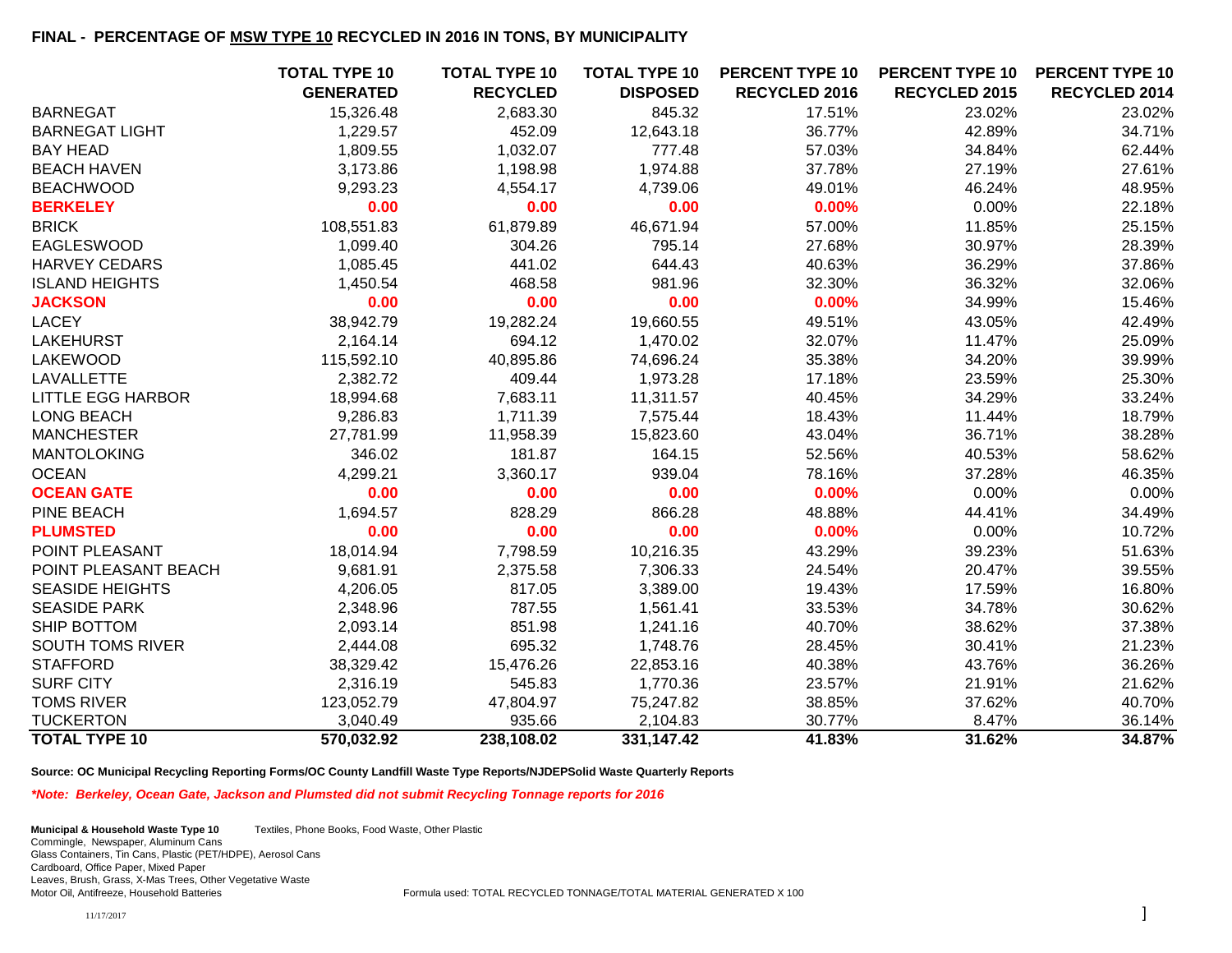

**2016 - Final Total % of Type 10 (Municipal Solid Waste) Recycled**

**Total MSW Recycled 238,108 tons Prepared by: Ocean County Dept. of Solid Waste Management Source: Ocean County Municipal Recycling Reporting Forms, OC Landfill Waste Type Reports & NJDEP Solid Waste Facilty Reports**